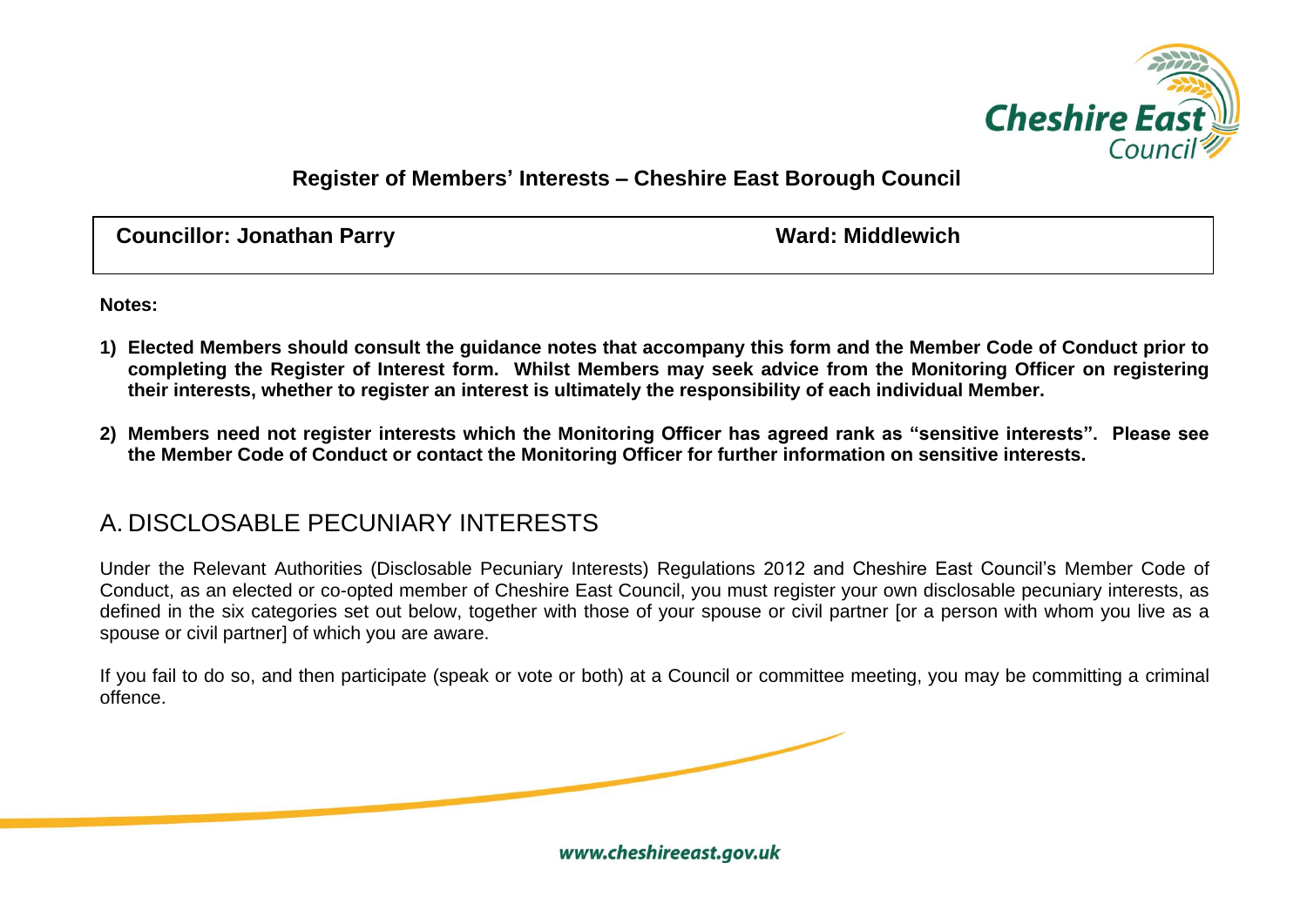| Subject                                                                                                                                                                                                            | Prescribed description                                                                                                                                                                                                                                                                                                                                                                                                                                                                                                                                                      | Details of Interest                                   | Person with the interest<br>(Member/spouse/civil partner) |
|--------------------------------------------------------------------------------------------------------------------------------------------------------------------------------------------------------------------|-----------------------------------------------------------------------------------------------------------------------------------------------------------------------------------------------------------------------------------------------------------------------------------------------------------------------------------------------------------------------------------------------------------------------------------------------------------------------------------------------------------------------------------------------------------------------------|-------------------------------------------------------|-----------------------------------------------------------|
| <b>Employment</b><br>(1)<br>Note: show every employment that<br>has to be declared for income tax<br>purposes<br>Note: Where any office is held, give<br>the name of the person/body which<br>made the appointment | Employment, office, (job), trade,<br>business or vocation you, your spouse<br>or civil partner have, for which you, your<br>spouse or civil partner receive any<br>benefit or gain (i.e. profit, salary or<br>benefit in kind)<br>Include a short description of the activity<br>e.g. 'Accountant' or 'Farmer' and the<br>name of any employer or body, firm or<br>company which you, your spouse or civil<br>partner own or in whose securities you,<br>your spouse or civil partner have any<br>beneficial interest. This must include any<br>remuneration as a Director. | <b>Transport Service Solutions</b><br><b>Director</b> | Me                                                        |
| Sponsorship<br>(2)<br>Note: state the amount or value of<br>any payment/expenses received.<br>Payments include expenses paid<br>by a political party                                                               | Any person or body (other than the<br>Borough Council) who has made any<br>payment to you in respect of your<br>election or any expenses you have<br>incurred in carrying out your duties as a<br>Borough Councillor. Please also include<br>any payment or financial benefit<br>received from a Trade Union.                                                                                                                                                                                                                                                               | Labour Party                                          |                                                           |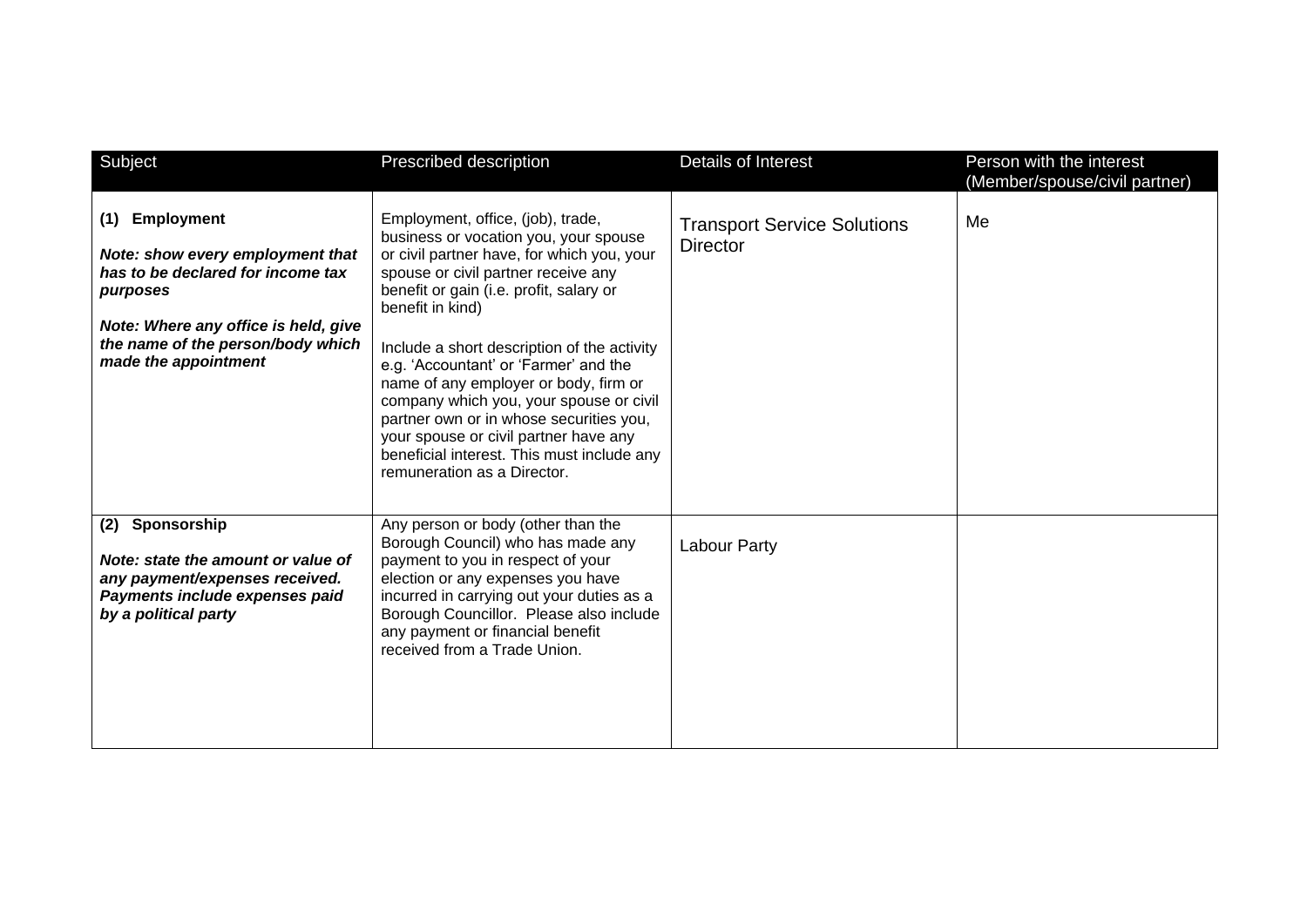| <b>Subject</b>                                                                                                                                                        | <b>Prescribed description</b>                                                                                                                                                                                                                                                                                                                                                                                                                                                                                                  | <b>Details of Interest</b> | <b>Person with the interest</b><br>(Member/spouse/civil partner) |
|-----------------------------------------------------------------------------------------------------------------------------------------------------------------------|--------------------------------------------------------------------------------------------------------------------------------------------------------------------------------------------------------------------------------------------------------------------------------------------------------------------------------------------------------------------------------------------------------------------------------------------------------------------------------------------------------------------------------|----------------------------|------------------------------------------------------------------|
| (3) Securities<br>Note: It is not necessary to declare<br>the nature or size of the holding,<br>simply the name of the company or<br>other body.                      | Please give details of any body which<br>has a place of business or owns land in<br>the Borough Council's area and in which<br>you, your spouse or civil partner have a<br>beneficial interest (a shareholding) of<br>more than £25,000 (nominal value) or<br>more than 1/100th of the total share issue<br>of that body (whichever is the lower) or if<br>there is more than one class of share.<br>the total nominal value of shares in any<br>class of that body of more than 1/100th of<br>the total shares of that class. | N/A                        |                                                                  |
| <b>Contracts for Goods, Works or</b><br>(4)<br><b>Services with the Council</b><br>Note: This relates to any current or<br>ongoing contract for goods and<br>services | Please give details of any current,<br>existing contracts for goods, works or<br>services between the Borough Council<br>and you, your spouse or civil partner any<br>body, firm or company by which you,<br>your spouse or civil partner are<br>employed or which you, your spouse or<br>civil partner own or in which you, your<br>spouse or civil partner have a beneficial<br>interest, referred to at 3 above.                                                                                                            | N/A                        |                                                                  |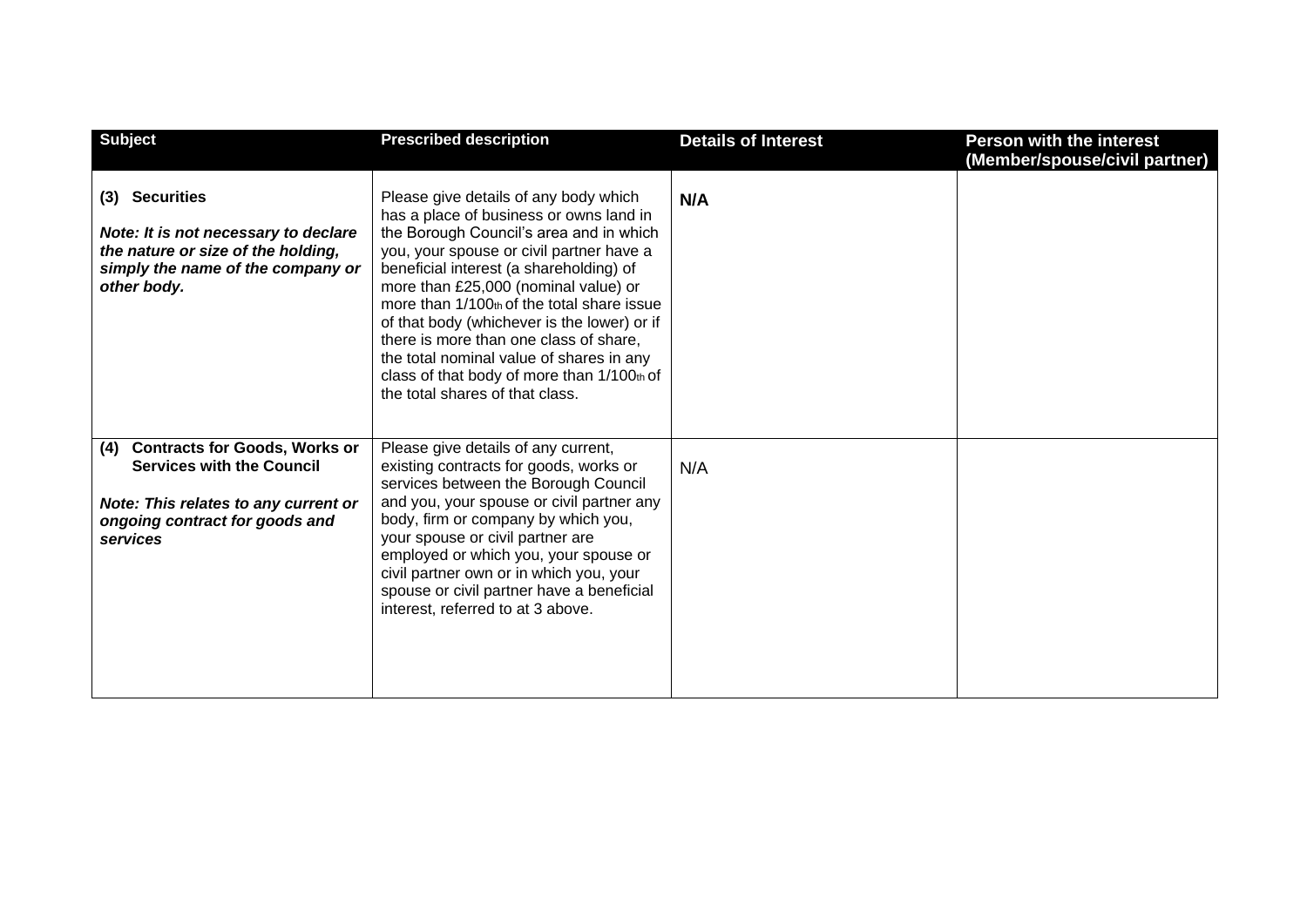| <b>Subject</b>                                                                                                                                                                                                                                               | <b>Prescribed description</b>                                                                                                                                                                                                                                                                                                                                                                                                                                                                                                                                                                      | <b>Details of Interest</b>                     | <b>Person with the interest</b><br>(Member/spouse/civil partner) |
|--------------------------------------------------------------------------------------------------------------------------------------------------------------------------------------------------------------------------------------------------------------|----------------------------------------------------------------------------------------------------------------------------------------------------------------------------------------------------------------------------------------------------------------------------------------------------------------------------------------------------------------------------------------------------------------------------------------------------------------------------------------------------------------------------------------------------------------------------------------------------|------------------------------------------------|------------------------------------------------------------------|
| <b>Land and Licences</b><br>(5)<br>Note: this should include your own<br>home or the home of your<br>spouse/civil partner that is within<br>CE borough and any property for<br>which you, your spouse or civil<br>partner receives rent or are<br>mortgagees | The address or other description<br>(sufficient to identify the location) of any<br>land or property in the Borough Council's<br>area in which you, your spouse or civil<br>partner have a beneficial interest.<br>Please indicate whether you, your<br>spouse or civil partner are the owner,<br>lessee or tenant. You should include<br>land in which you, your spouse or civil<br>partner may have a licence, alone or<br>with others, to occupy for a period of one<br>month or longer. You must also include,<br>for example, any allotments you, your<br>spouse or civil partner rent or use | 324 Booth Lane<br><b>Middlewich</b><br>Tennant | Me                                                               |
| <b>Corporate Tenancies: Land</b><br>(6)<br>leased from Cheshire East<br><b>Borough Council</b><br><b>Note: This applies to any corporate</b><br>tenancy from Cheshire East<br><b>Council</b>                                                                 | Please give the address or other<br>description (sufficient to identify the<br>location) of any land leased or licensed<br>from the Borough Council by you, your<br>spouse or civil partner or any body, firm<br>or company by which you, your spouse<br>or civil partner are employed or which<br>you, your spouse or civil partner own or<br>in which you, your spouse or civil partner<br>have a beneficial interest (specified at 3<br>above).                                                                                                                                                 | N/A                                            |                                                                  |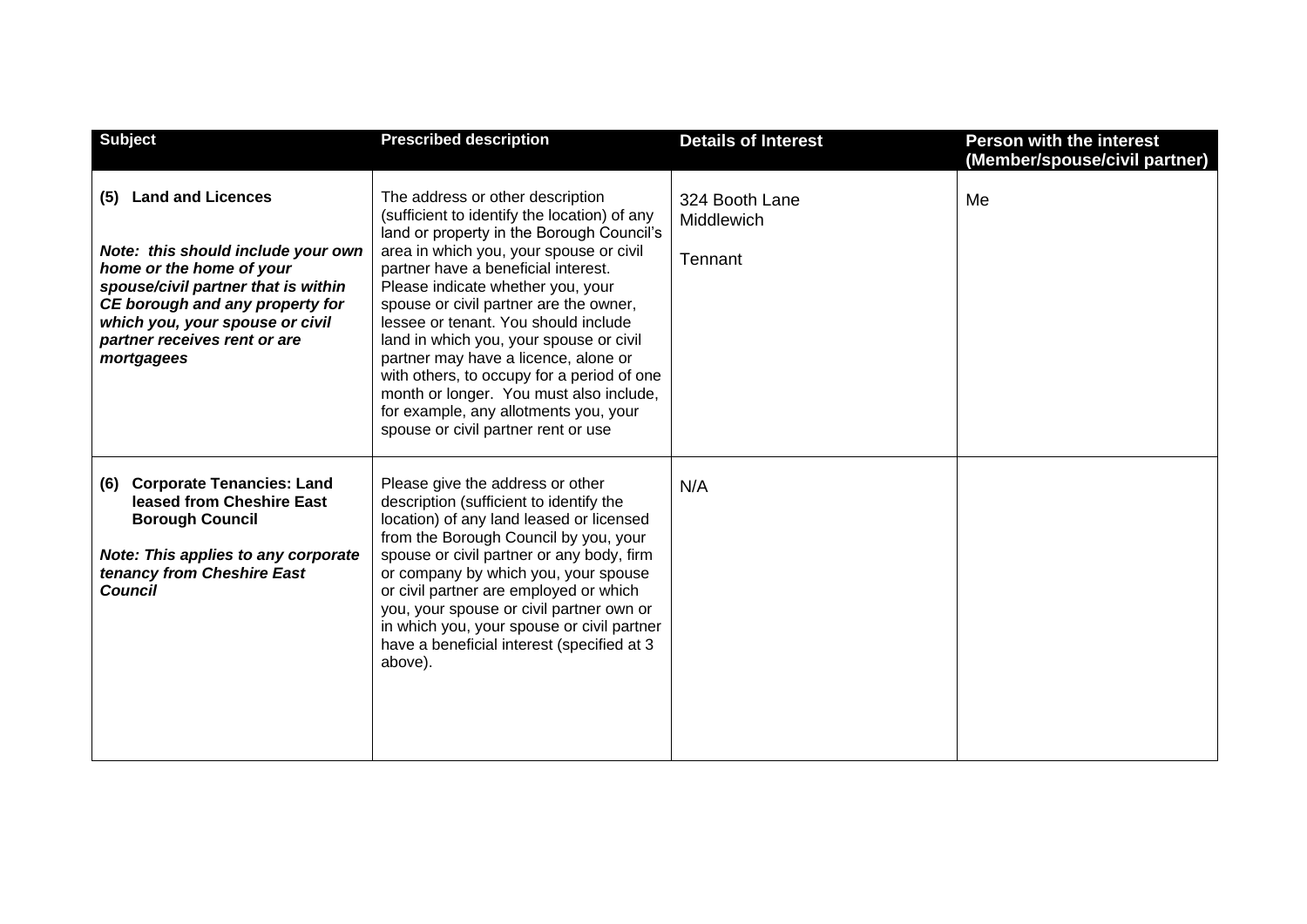## B PERSONAL INTERESTS

Under Cheshire East Council's Member Code of Conduct, as an elected or co-opted member of Cheshire East Council, you must register the following Personal Interests. Failure to register and/or declare personal interests, or take appropriate action when a personal interest is capable of prejudicing your participation in Council business, can leave the Council open to challenge, impact upon the reputation of the authority and result in a Member being found to be in breach of the Member Code of Conduct.

| Description                                                                                                                                    | Name of body                                                         | Nature of interest           |
|------------------------------------------------------------------------------------------------------------------------------------------------|----------------------------------------------------------------------|------------------------------|
| A position of general control or<br>management of any body to which you have<br>been appointed or nominated by Cheshire<br><b>East Council</b> | <b>Transport Service Solutions</b><br><b>Cheshire Fire Authority</b> | Director and Chair<br>Member |
| A position of general control or<br>management of any body exercising<br>functions of a public nature                                          | N/A                                                                  |                              |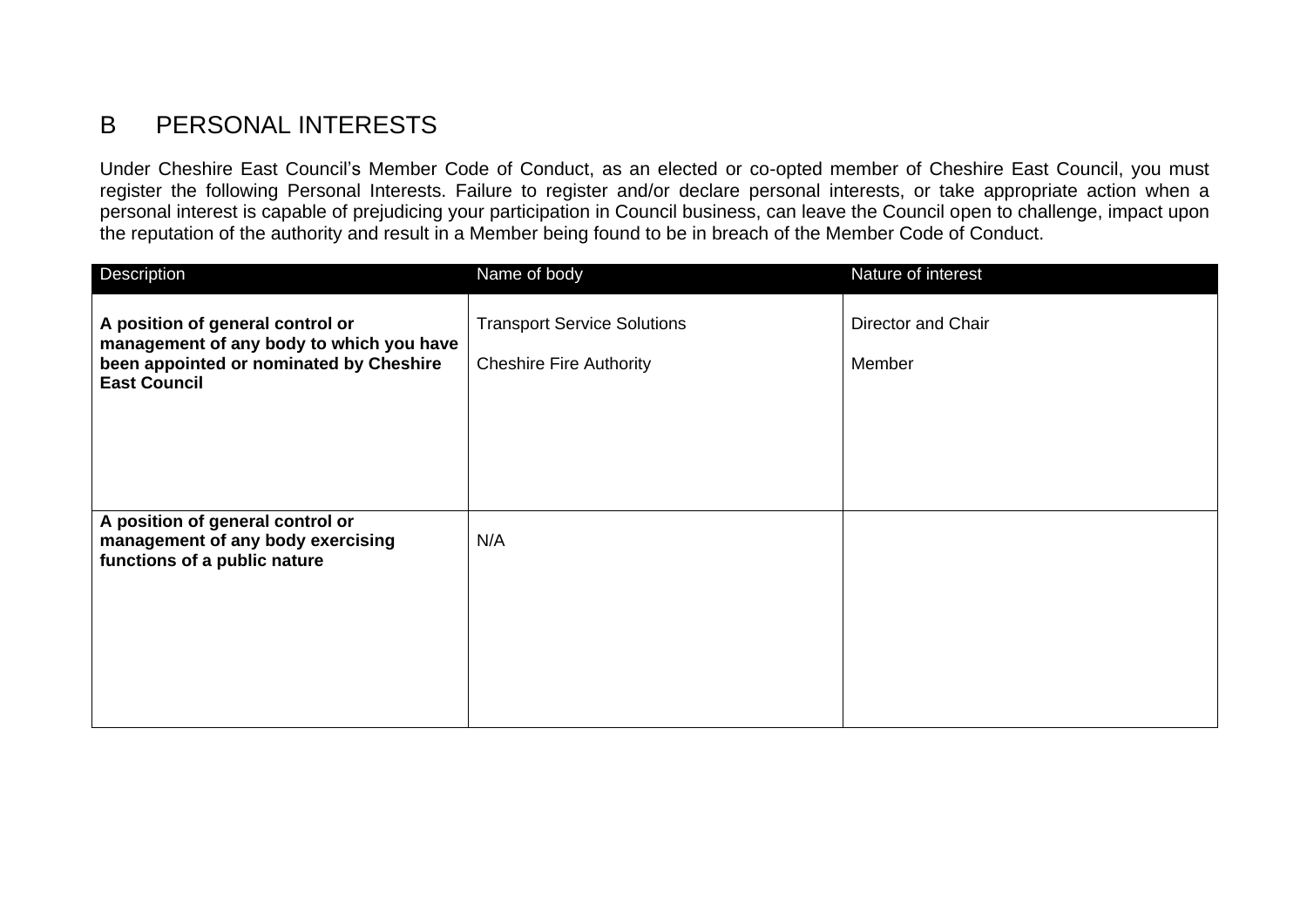| Description                                                                                                                                                                                 | Name of body   | Nature of interest |
|---------------------------------------------------------------------------------------------------------------------------------------------------------------------------------------------|----------------|--------------------|
| A position of general control or<br>management of any body directed to<br>charitable purposes                                                                                               | N/A            |                    |
| A position of general control or<br>management of any body whose principle<br>purposes include influencing of public<br>opinion or policy (including any political<br>party or trade union) | N/A            |                    |
| Membership of any body specified by the<br><b>Audit and Governance Committee</b>                                                                                                            | Not Applicable | Not Applicable     |

Please note that in addition to classes of personal interest set out above, you will have a personal interest in any business of the authority where a decision in relation to that business might reasonably be regarded as affecting your wellbeing or financial position or the wellbeing or financial position of a "relevant person" to a greater extent than the majority of other Council tax payers, ratepayers, or inhabitants of the electoral division or ward, as the case may be, affected by the decision. Due to the nature of such interests, it is not